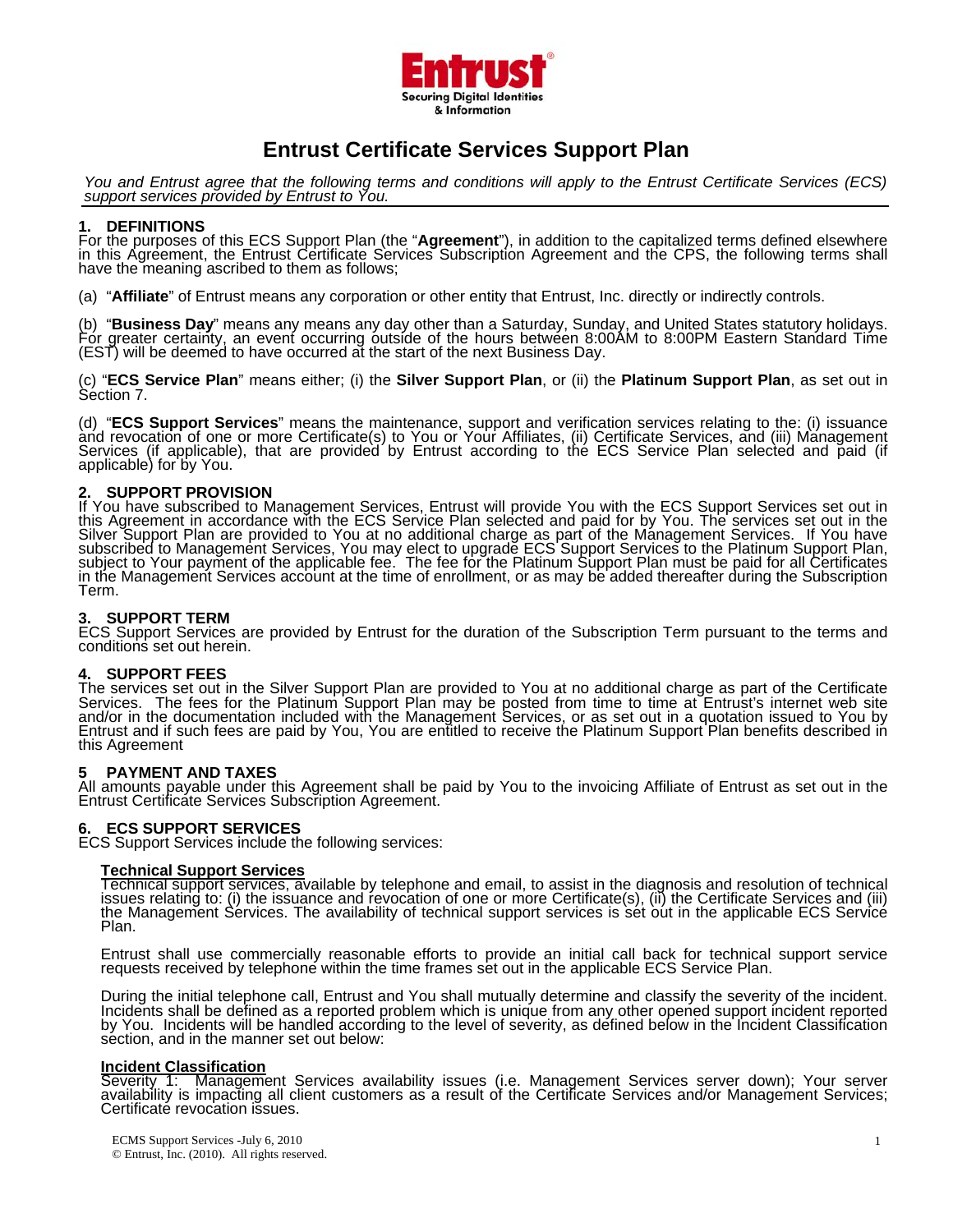Severity 2: Certificate installation issues; Management Services login problems.

Severity 3: Pre-sales questions; technical questions; requests for changes to Management Services.

# **Resolution of Reported Incidents**

Severity 1 incidents - Entrust shall promptly initiate and continue diagnostic and remedial measures, using<br>qualified employees and in a workmanlike manner conforming to standards generally accepted in the software<br>support

Severity 2 incidents - Entrust shall promptly initiate and continue diagnostic and remedial measures, using<br>qualified employees and in a workmanlike manner conforming to standards generally accepted in the software<br>support

For Severity 1 and Severity 2 incidents, Entrust shall advise You periodically at reasonable intervals as to the progress made by Entrust in diagnosing and/or correcting any reported incident.

In the event of a Severity 3 incident, Entrust may include the resolution in the next infrastructure software upgrade<br>or web interface upgrade.

#### **Additional Benefits**

Management Services subscribers are entitled to receive the Additional Benefits set out in the applicable ECS<br>Service Plan.

#### **7. ECS SERVICE PLAN**

The following table describes the service levels for the Silver Support Plan and Platinum Support Plan:

| <b>ECS Support Service or Additional Benefits</b>                                                                                                                                                                                                                                                           | <b>Silver Support Plan</b>                                                         | <b>Platinum Support</b><br>Plan                                                    |
|-------------------------------------------------------------------------------------------------------------------------------------------------------------------------------------------------------------------------------------------------------------------------------------------------------------|------------------------------------------------------------------------------------|------------------------------------------------------------------------------------|
| <b>Technical Support Services (Telephone)</b>                                                                                                                                                                                                                                                               |                                                                                    |                                                                                    |
| Availability of technical support services by telephone                                                                                                                                                                                                                                                     | Monday to Friday<br>8:00AM to 8:00PM<br>(EST), except for US<br>statutory holidays | 24/7/365                                                                           |
| Initial call back within:                                                                                                                                                                                                                                                                                   | 1 hour                                                                             | 1 hour                                                                             |
| <b>Technical Support Services (Email)</b><br>Availability of technical support services by email                                                                                                                                                                                                            | Monday to Friday<br>8:00AM to 8:00PM<br>(EST), except for US<br>statutory holidays | Monday to Friday<br>8:00AM to 8:00PM<br>(EST), except for US<br>statutory holidays |
| Priority email handling:                                                                                                                                                                                                                                                                                    | No                                                                                 | Yes                                                                                |
| <b>Resolution Targets for Reported Incidents</b><br>Severity 1 Incidents                                                                                                                                                                                                                                    | 48 hours                                                                           | 24 hours                                                                           |
| Severity 2 Incidents                                                                                                                                                                                                                                                                                        | 5 Business Days                                                                    | 5 Business Days                                                                    |
| <b>Additional Benefits</b><br>Verification requests for additional OV (Organization Validation)<br>Certificates, Domain Names and Organization Names will be<br>performed by Entrust using commercially reasonable efforts to<br>meet the following turnaround times (EV and Code Signing not<br>included). | 3 Business days                                                                    | 1 Business day                                                                     |
| <b>Named Support Contacts</b>                                                                                                                                                                                                                                                                               | 10                                                                                 | 15                                                                                 |
| <b>Expedites</b>                                                                                                                                                                                                                                                                                            | Charged per Expedite                                                               | Included on request                                                                |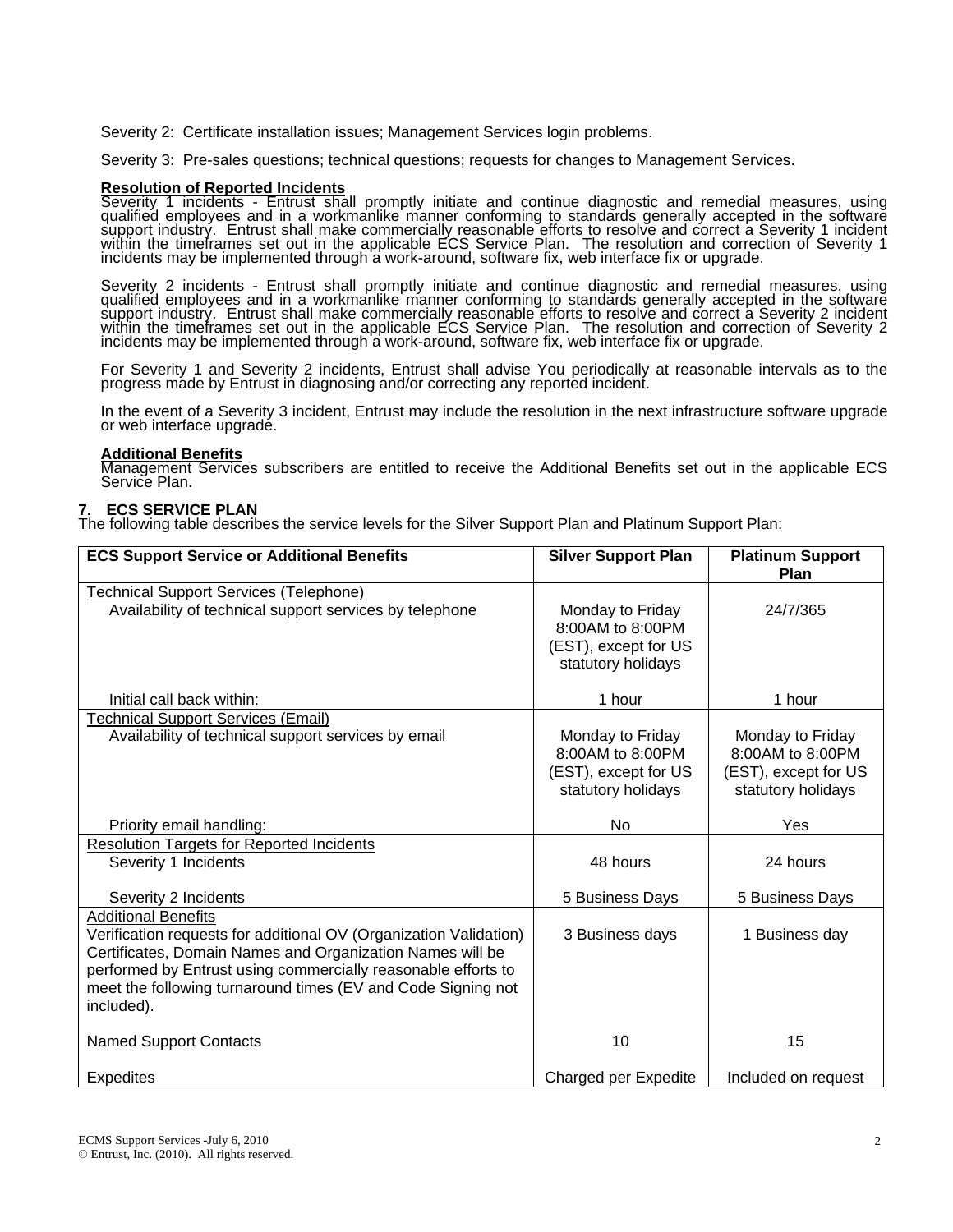# **8. ENHANCED SUPPORT SERVICES**

Subject to availability of qualified personnel, Entrust will provide Enhanced Support Services on an ad hoc basis as<br>requested by You. This may include but not be limited to, on-site installation assistance, training, or p

### **9. EXCLUDED SERVICES**

Entrust shall have no obligation to provide ECS Support Services under this Agreement if an incident is caused by:<br>(a) Your failure to maintain proper site or environmental conditions, (b) any fault of You or Your agents o third parties, (e) failure or interruption of any electrical power, telephone or communication line or like cause, or (f)<br>problems caused by third party software, including but not limited to web server and web browser sof

#### **10. WARRANTY**

Entrust warrants that the ECS Support Services provided pursuant to this Agreement shall be performed in a professional manner in keeping with reasonable industry practice.

**EXCEPT AS SPECIFICALLY PROVIDED IN THIS AGREEMENT, ENTRUST DISCLAIMS ALL OTHER**  REPRESENTATIONS, WARRANTIES AND CONDITIONS, EITHER EXPRESS, IMPLIED, STATUTORY, BY<br>USAGE OF TRADE OR OTHERWISE, WITH RESPECT TO THE SUPPORT SERVICES PROVIDED UNDER THIS **AGREEMENT, INCLUDING BUT NOT LIMITED TO ANY IMPLIED WARRANTIES OF MERCHANTABILITY, NON- INFRINGEMENT, TITLE, SATISFACTORY QUALITY OR FITNESS FOR A PARTICULAR PURPOSE.** 

# **11. LIMITATION OF LIABILITY**

IN NO EVENT SHALL ENTRUST OR YOU (INCLUDING SUCH PARTY'S AFFILIATES, SUBCONTRACTORS,<br>AGENTS, SUPPLIERS, DISTRIBUTORS, RESELLERS, DIRECTORS OR EMPLOYEES (COLLECTIVELY THE<br>"ENTRUST GROUP") BE LIABLE FOR ANY SPECIAL, INCIDENT **PROVIDED IN THIS AGREEMENT, IN NO EVENT SHALL ENTRUST'S TOTAL CUMULATIVE LIABILITY PURSUANT TO THIS AGREEMENT EXCEED THE ECS SUPPORT SERVICES FEES PAID BY YOU HEREUNDER.** 

**NOTWITHSTANDING THE FOREGOING, NO LIMITATION OF EITHER PARTY'S LIABILITY SET FORTH IN THIS AGREEMENT SHALL APPLY TO (I) DAMAGES ARISING FROM A PARTY'S BREACH OF ITS CONFIDENTIALITY OBLIGATIONS, (II) DAMAGES ARISING FROM A PARTY'S INFRINGEMENT OF THE**  OTHER PARTY'S INTELLECTUAL PRÓPERTY RIGHTS, OR (III) CLAIMS FOR INJURY TO INDIVIDUALS OR<br>DAMAGE TO TANGIBLE PROPERTY CAUSED BY THE NEGLIGENCE OF SUCH PARTY OR ITS EMPLOYEES,<br>SUBCONTRACTORS OR AGENTS.

**12. TERMINATION**<br>If either party is in material breach, or fails to perform one or more of its material obligations under this Agreement, the other party may, by written notice to the party in material breach, require the remedy of the material breach or the<br>performance of the material obligation and, if the party so notified fails to remedy or produce a rea

#### **13. SURVIVAL**

In addition to this Section and any provisions of this Agreement that by their nature continue, Sections 1, 10, 11, 12 and 14 shall survive any terminátion or expiration of this Agreement. All payment obligations shall survive any<br>termination or expiration of this Agreement.

## **14. GENERAL**

14.1 **Inclusion of Affiliates**. Entrust may use one or more Affiliates to perform its obligations under this Agreement, provided that such use will not affect Entrust's obligations hereunder.

14.2 No Partnership. Nothing contained in this Agreement shall be deemed to constitute either party as the partner, agent or legal representative of the other party or to create any joint venture or fiduciary relationship party.

14.3 Force Majeure. Neither party shall be deemed in default hereunder or liable for any loss or damage resulting<br>from delays in performance or from failure to perform or comply with the terms of this Agreement due to any